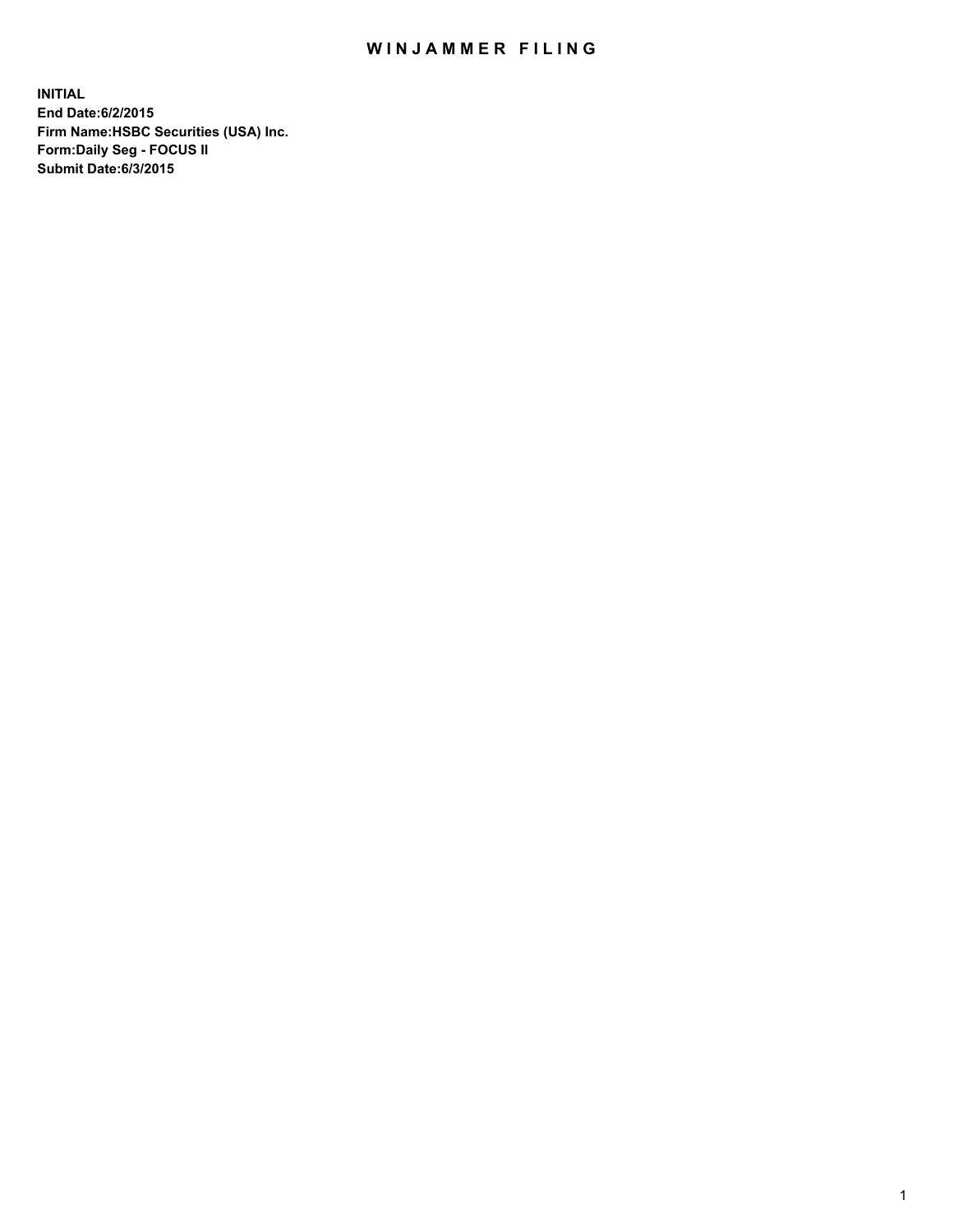## **INITIAL End Date:6/2/2015 Firm Name:HSBC Securities (USA) Inc. Form:Daily Seg - FOCUS II Submit Date:6/3/2015 Daily Segregation - Cover Page**

| Name of Company<br><b>Contact Name</b><br><b>Contact Phone Number</b><br><b>Contact Email Address</b>                                                                                                                                                                                                                         | <b>HSBC Securities (USA) Inc.</b><br>Steven richardson<br>212-525-6445<br>steven.richardson@us.hsbc.com |
|-------------------------------------------------------------------------------------------------------------------------------------------------------------------------------------------------------------------------------------------------------------------------------------------------------------------------------|---------------------------------------------------------------------------------------------------------|
| FCM's Customer Segregated Funds Residual Interest Target (choose one):<br>a. Minimum dollar amount: ; or<br>b. Minimum percentage of customer segregated funds required:% ; or<br>c. Dollar amount range between: and; or<br>d. Percentage range of customer segregated funds required between: % and %.                      | 50,000,000<br>00<br>0 <sub>0</sub>                                                                      |
| FCM's Customer Secured Amount Funds Residual Interest Target (choose one):<br>a. Minimum dollar amount: ; or<br>b. Minimum percentage of customer secured funds required:%; or<br>c. Dollar amount range between: and; or<br>d. Percentage range of customer secured funds required between:% and%.                           | 10,000,000<br>0 <sub>0</sub><br>0 <sub>0</sub>                                                          |
| FCM's Cleared Swaps Customer Collateral Residual Interest Target (choose one):<br>a. Minimum dollar amount: ; or<br>b. Minimum percentage of cleared swaps customer collateral required:%; or<br>c. Dollar amount range between: and; or<br>d. Percentage range of cleared swaps customer collateral required between:% and%. | 70,000,000<br>0 <sub>0</sub><br>00                                                                      |

Attach supporting documents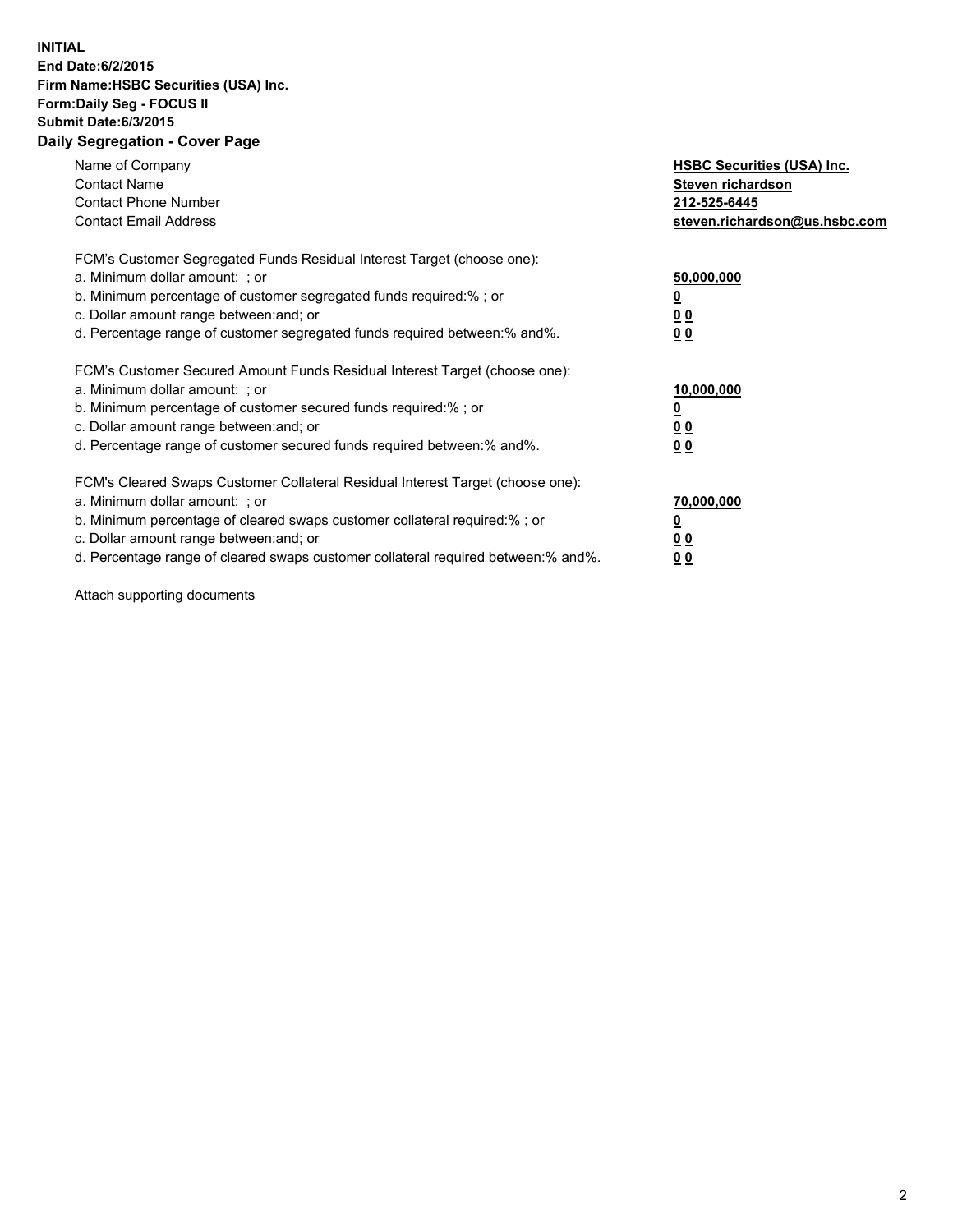**INITIAL End Date:6/2/2015 Firm Name:HSBC Securities (USA) Inc. Form:Daily Seg - FOCUS II Submit Date:6/3/2015 Daily Segregation - Secured Amounts** Foreign Futures and Foreign Options Secured Amounts Amount required to be set aside pursuant to law, rule or regulation of a foreign government or a rule of a self-regulatory organization authorized thereunder **0** [7305] 1. Net ledger balance - Foreign Futures and Foreign Option Trading - All Customers A. Cash **56,709,135** [7315] B. Securities (at market) **31,033,103** [7317] 2. Net unrealized profit (loss) in open futures contracts traded on a foreign board of trade **3,787,906** [7325] 3. Exchange traded options a. Market value of open option contracts purchased on a foreign board of trade **0** [7335] b. Market value of open contracts granted (sold) on a foreign board of trade **0** [7337] 4. Net equity (deficit) (add lines 1. 2. and 3.) **91,530,144** [7345] 5. Account liquidating to a deficit and account with a debit balances - gross amount **2,175,029** [7351] Less: amount offset by customer owned securities **-2,171,102** [7352] **3,927** [7354] 6. Amount required to be set aside as the secured amount - Net Liquidating Equity Method (add lines 4 and 5) **91,534,071** [7355] 7. Greater of amount required to be set aside pursuant to foreign jurisdiction (above) or line 6. **91,534,071** [7360] FUNDS DEPOSITED IN SEPARATE REGULATION 30.7 ACCOUNTS 1. Cash in banks A. Banks located in the United States **31,078,742** [7500] B. Other banks qualified under Regulation 30.7 **0** [7520] **31,078,742** [7530] 2. Securities A. In safekeeping with banks located in the United States **31,033,103** [7540] B. In safekeeping with other banks qualified under Regulation 30.7 **0** [7560] **31,033,103** [7570] 3. Equities with registered futures commission merchants A. Cash **0** [7580] B. Securities **0** [7590] C. Unrealized gain (loss) on open futures contracts **0** [7600] D. Value of long option contracts **0** [7610] E. Value of short option contracts **0** [7615] **0** [7620] 4. Amounts held by clearing organizations of foreign boards of trade A. Cash **0** [7640] B. Securities **0** [7650] C. Amount due to (from) clearing organization - daily variation **0** [7660] D. Value of long option contracts **0** [7670] E. Value of short option contracts **0** [7675] **0** [7680] 5. Amounts held by members of foreign boards of trade A. Cash **53,635,659** [7700] B. Securities **0** [7710] C. Unrealized gain (loss) on open futures contracts **3,787,906** [7720] D. Value of long option contracts **0** [7730] E. Value of short option contracts **0** [7735] **57,423,565** [7740] 6. Amounts with other depositories designated by a foreign board of trade **0** [7760] 7. Segregated funds on hand **0** [7765] 8. Total funds in separate section 30.7 accounts **119,535,410** [7770] 9. Excess (deficiency) Set Aside for Secured Amount (subtract line 7 Secured Statement Page 1 from Line 8) **28,001,339** [7380] 10. Management Target Amount for Excess funds in separate section 30.7 accounts **10,000,000** [7780]

11. Excess (deficiency) funds in separate 30.7 accounts over (under) Management Target **18,001,339** [7785]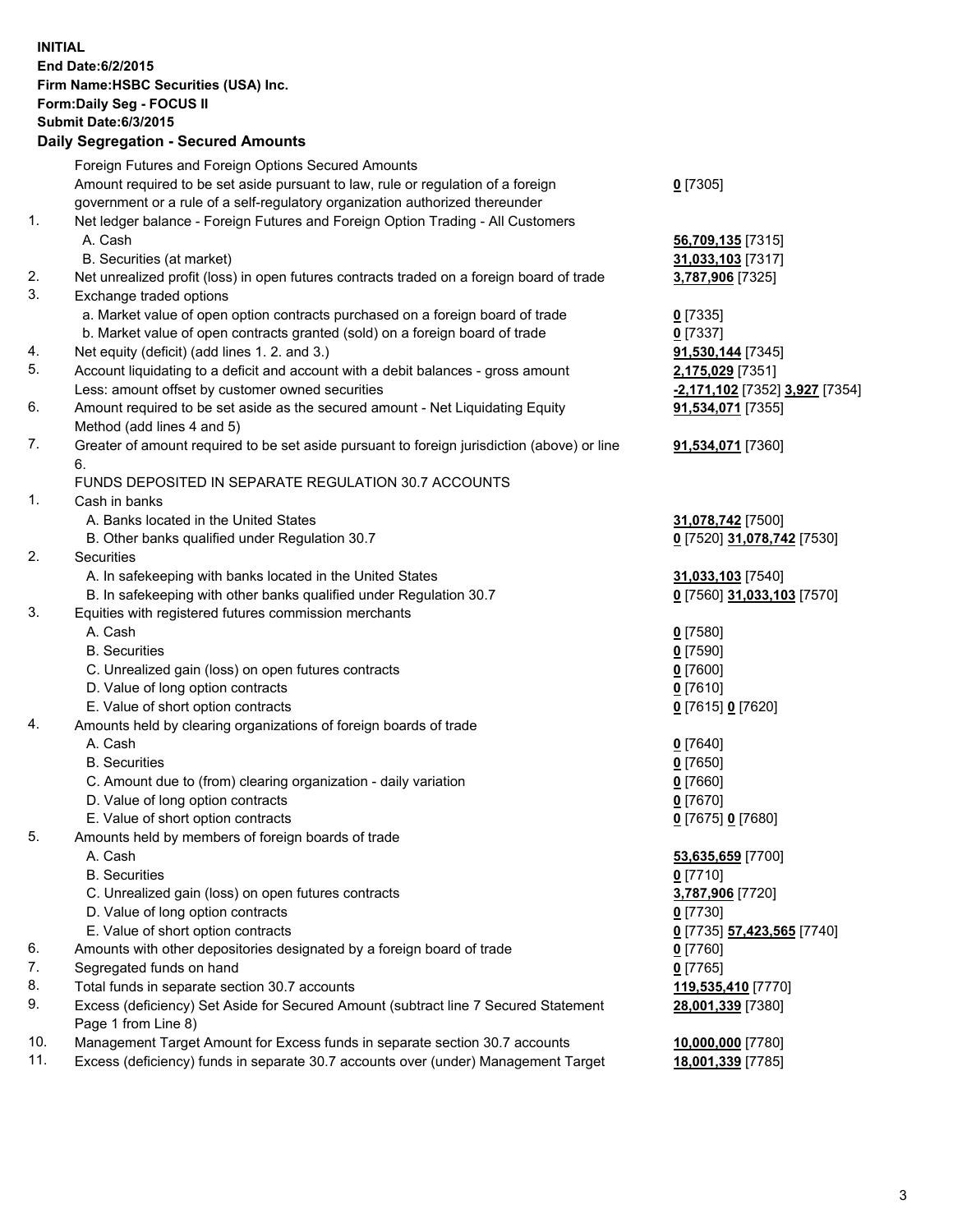| <b>INITIAL</b>                        |                                                                                                |                               |  |  |  |  |
|---------------------------------------|------------------------------------------------------------------------------------------------|-------------------------------|--|--|--|--|
| End Date: 6/2/2015                    |                                                                                                |                               |  |  |  |  |
| Firm Name: HSBC Securities (USA) Inc. |                                                                                                |                               |  |  |  |  |
|                                       | Form: Daily Seg - FOCUS II                                                                     |                               |  |  |  |  |
|                                       | <b>Submit Date:6/3/2015</b>                                                                    |                               |  |  |  |  |
|                                       | Daily Segregation - Segregation Statement                                                      |                               |  |  |  |  |
|                                       | SEGREGATION REQUIREMENTS(Section 4d(2) of the CEAct)                                           |                               |  |  |  |  |
| 1.                                    | Net ledger balance                                                                             |                               |  |  |  |  |
|                                       | A. Cash                                                                                        | 10,881,507 [7010]             |  |  |  |  |
|                                       | B. Securities (at market)                                                                      | 638,002,580 [7020]            |  |  |  |  |
| 2.                                    | Net unrealized profit (loss) in open futures contracts traded on a contract market             | 245,395,220 [7030]            |  |  |  |  |
| 3.                                    | Exchange traded options                                                                        |                               |  |  |  |  |
|                                       | A. Add market value of open option contracts purchased on a contract market                    | 101,255,585 [7032]            |  |  |  |  |
|                                       | B. Deduct market value of open option contracts granted (sold) on a contract market            | -4,878,297 [7033]             |  |  |  |  |
| 4.                                    | Net equity (deficit) (add lines 1, 2 and 3)                                                    | 990,656,595 [7040]            |  |  |  |  |
| 5.                                    | Accounts liquidating to a deficit and accounts with                                            |                               |  |  |  |  |
|                                       | debit balances - gross amount                                                                  | 5,258,632 [7045]              |  |  |  |  |
|                                       | Less: amount offset by customer securities                                                     | -5,258,632 [7047] 0 [7050]    |  |  |  |  |
| 6.                                    | Amount required to be segregated (add lines 4 and 5)                                           | 990,656,595 [7060]            |  |  |  |  |
|                                       | FUNDS IN SEGREGATED ACCOUNTS                                                                   |                               |  |  |  |  |
| 7.                                    | Deposited in segregated funds bank accounts                                                    |                               |  |  |  |  |
|                                       | A. Cash                                                                                        | 12,106,769 [7070]             |  |  |  |  |
|                                       | B. Securities representing investments of customers' funds (at market)                         | $0$ [7080]                    |  |  |  |  |
|                                       | C. Securities held for particular customers or option customers in lieu of cash (at<br>market) | 188,984,065 [7090]            |  |  |  |  |
| 8.                                    | Margins on deposit with derivatives clearing organizations of contract markets                 |                               |  |  |  |  |
|                                       | A. Cash                                                                                        | 245,310,742 <sup>[7100]</sup> |  |  |  |  |
|                                       | B. Securities representing investments of customers' funds (at market)                         | 71,202,103 [7110]             |  |  |  |  |
|                                       | C. Securities held for particular customers or option customers in lieu of cash (at<br>market) | 449,018,516 [7120]            |  |  |  |  |
| 9.                                    | Net settlement from (to) derivatives clearing organizations of contract markets                | -8,300,083 [7130]             |  |  |  |  |
| 10.                                   | Exchange traded options                                                                        |                               |  |  |  |  |
|                                       | A. Value of open long option contracts                                                         | 101,255,585 [7132]            |  |  |  |  |
|                                       | B. Value of open short option contracts                                                        | -4,878,297 [7133]             |  |  |  |  |
| 11.                                   | Net equities with other FCMs                                                                   |                               |  |  |  |  |
|                                       | A. Net liquidating equity                                                                      | 37,862,582 [7140]             |  |  |  |  |
|                                       | B. Securities representing investments of customers' funds (at market)                         | 0 [7160]                      |  |  |  |  |
|                                       | C. Securities held for particular customers or option customers in lieu of cash (at            | $0$ [7170]                    |  |  |  |  |
|                                       | market)                                                                                        |                               |  |  |  |  |
| 12.                                   | Segregated funds on hand                                                                       | $0$ [7150]                    |  |  |  |  |
| 13.                                   | Total amount in segregation (add lines 7 through 12)                                           | 1,092,561,982 [7180]          |  |  |  |  |
| 14.                                   | Excess (deficiency) funds in segregation (subtract line 6 from line 13)                        | 101,905,387 [7190]            |  |  |  |  |
| 15.                                   | Management Target Amount for Excess funds in segregation                                       | 50,000,000 [7194]             |  |  |  |  |

16. Excess (deficiency) funds in segregation over (under) Management Target Amount Excess

**51,905,387** [7198]